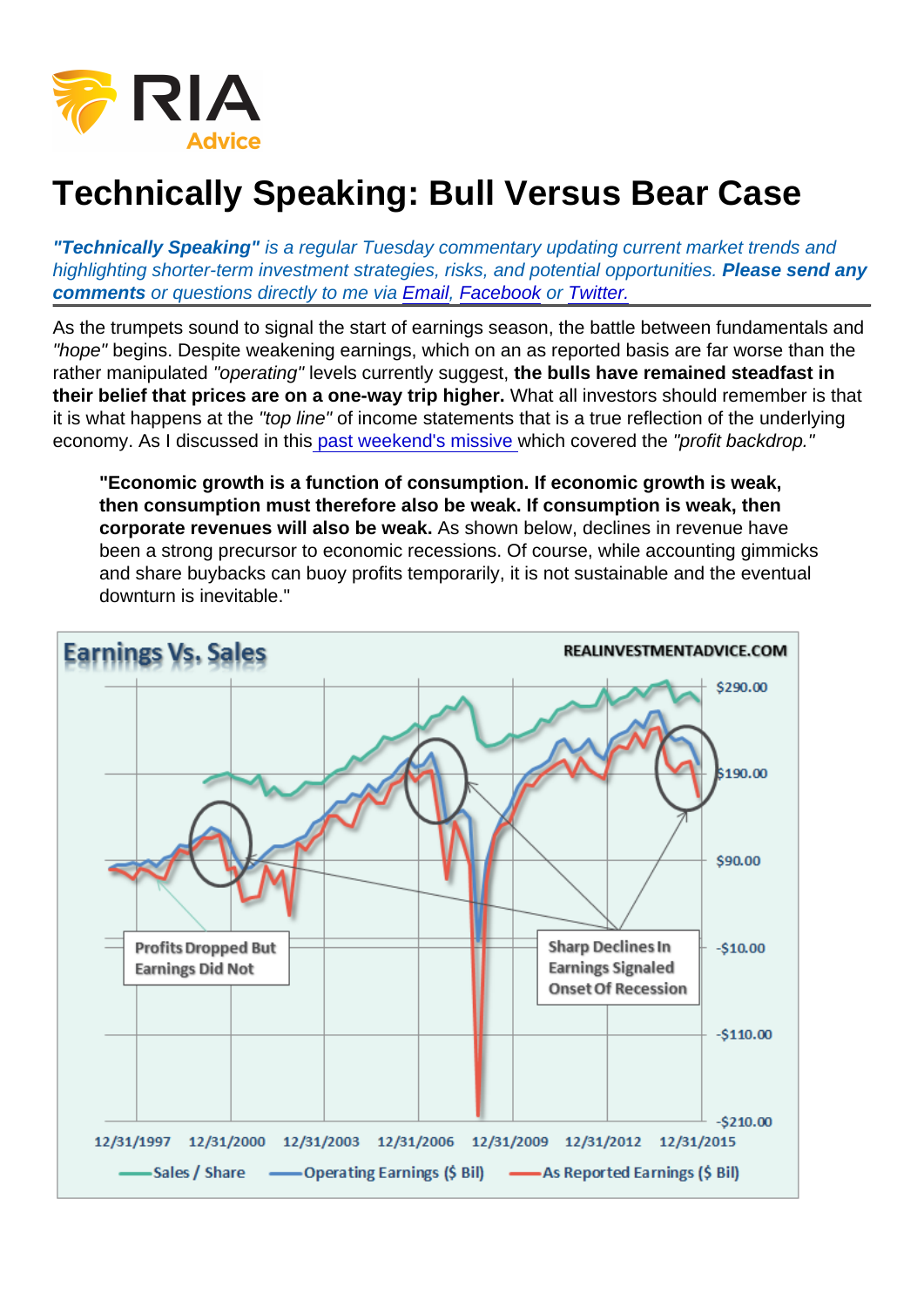"The point here is that while prices have improved short-term, which have been a function of the ?verbal easing? issued by the Fed, the underlying realities of the market are far different. As is always the case, estimates are likely to fall sharply as economic reality continues to take hold. Why anyone pays attention for forward estimates is beyond me given a 90% miss rate. Remember that the next time someone tells you that ?stocks are cheap based on forward estimates.? Could prices maintain their current levels long enough for the economic cycle to turn and catch up? Possibly. It has just never occurred before in history?.ever."

In the longer-term it is only fundamentals that matter. What is happening between the economic and earnings data is all you really need to know if you are truly a long-term investor. Unfortunately, you aren't. Despite all of the arm waving and foot stomping that you are a longterm investor, I will bet before you even read this article you have already logged checked on your investments at least once, looked at the markets both pre- and post-open, and have fretted over the level of your exposure. The emotional biases of being either bullish or bearish, primarily driven by the media, keep you from truly focusing on long-term outcomes. You either worry about the next downturn or are concerned you are missing the rally. Therefore, you wind up making short-term decisions which negate your long-term views. Understanding this is the case, let's take a look at the technical case for the markets from both a bullish and bearish perspective. From there you can decide what you do next.

# THE BULL CASE

### 1) The Fed Won't Let The Markets Crash

This is the primary support of the bullish case, and frankly, one that is difficult to argue with. Despite all of the hand-wringing over valuations, economics or fundamental underpinnings, stocks have been, and continue to be, elevated due either to "direct" or "verbal" accommodation. I discussed this idea of ["permanent liquidity"](https://realinvestmentadvice.com/the-illusion-of-permanent-liquidity/) in deeper detail yesterday.

"But what ongoing liquidity interventions have accomplished, besides driving asset prices higher, is instilling a belief there is little risk in the markets as low interest rates will continue or only be gradually tightened."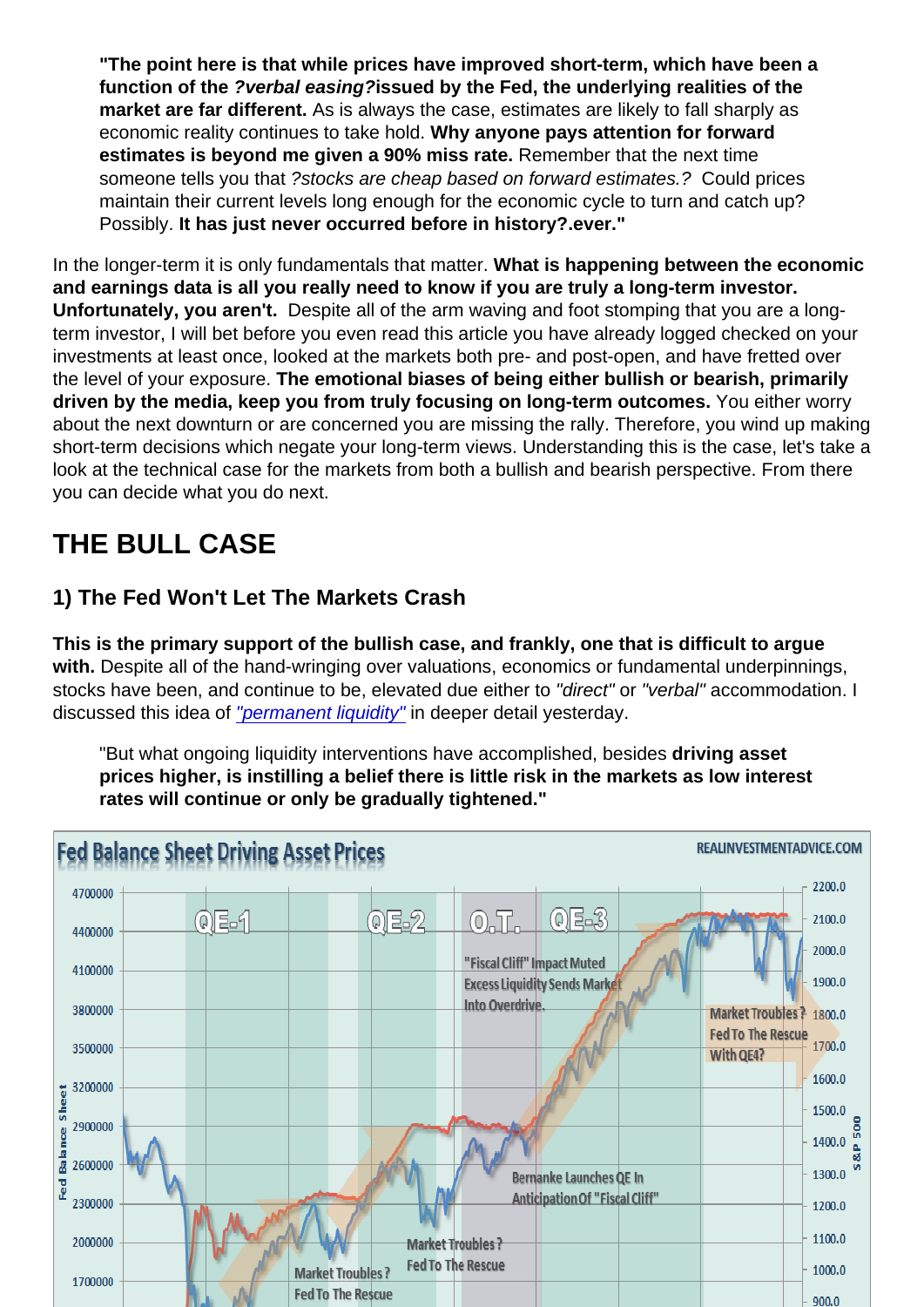However, "verbal accommodations" have also been extremely supportive since the end of QE-3 in keeping asset prices elevated.

"Bad news is good news" has been the "siren's song" for the bulls since the end of direct interventions as "low rates for longer" means the "chase for yield" continues.

#### 2) Stocks Have Made Successful Retest Of Lows

As I discussed in last weekend's newsletter, there is a case being made for a further upside advance in the markets. The market has made repeated retest of the October, 2014 lows and the recent retracement rally has cleared both the 200 & 400-day moving averages. Furthermore, the very short-term overbought condition has been almost worked off by the "back and forth" action of the market last week. This set up would suggest a consolidation period which could provide the "fuel" necessary for an advance to the next resistance levels at 2100.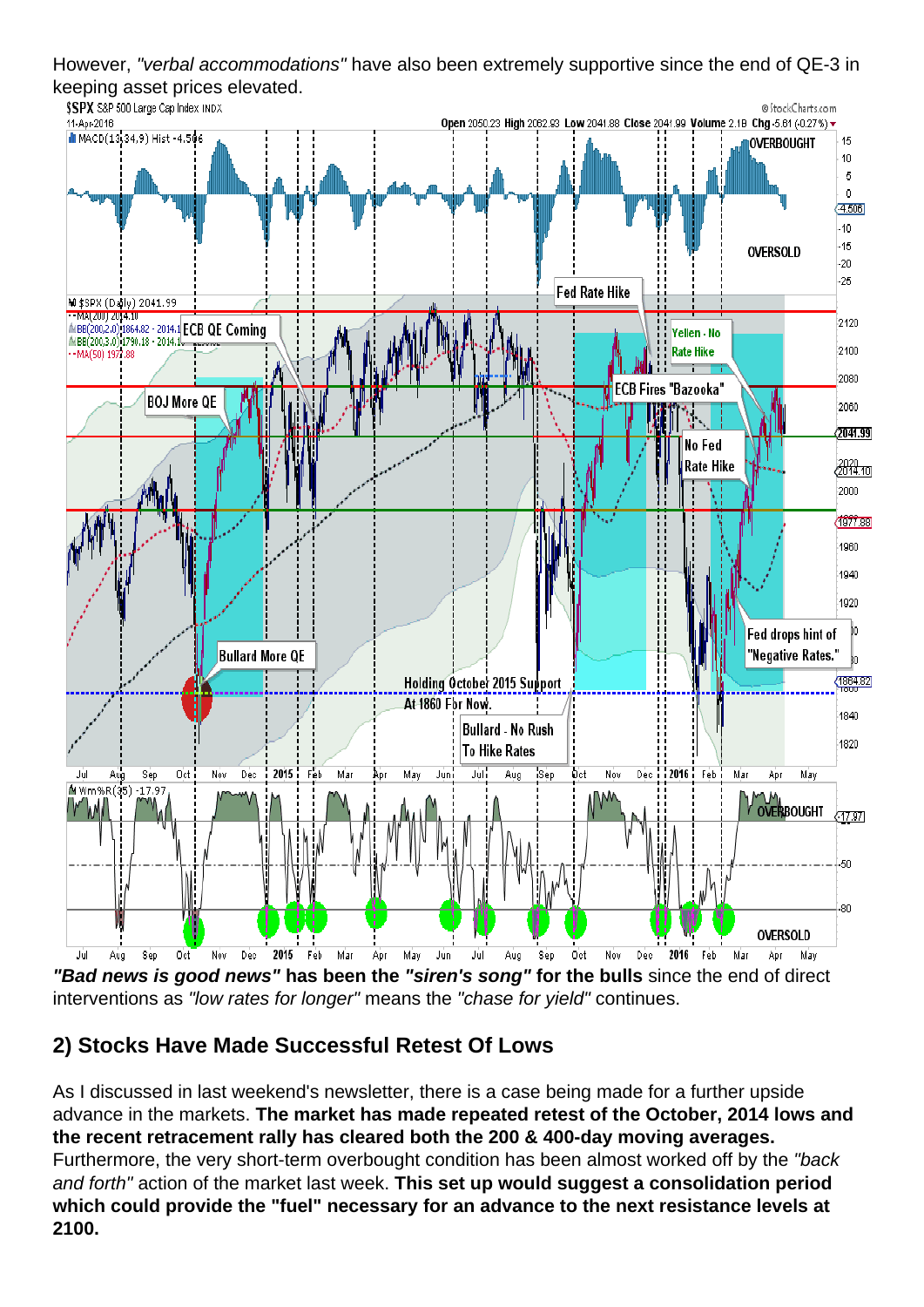However, it is worth noting that we saw very similar action following the "summer swoon" last year which failed at the beginning of this year. As we once again approach the "summer period," particularly heading into a November election, any advance could be limited.

3) Advance-Decline Line Is Improving

The participation by stocks in the recent bullish advance has been strong enough to push the advance-decline line above the recent downtrend.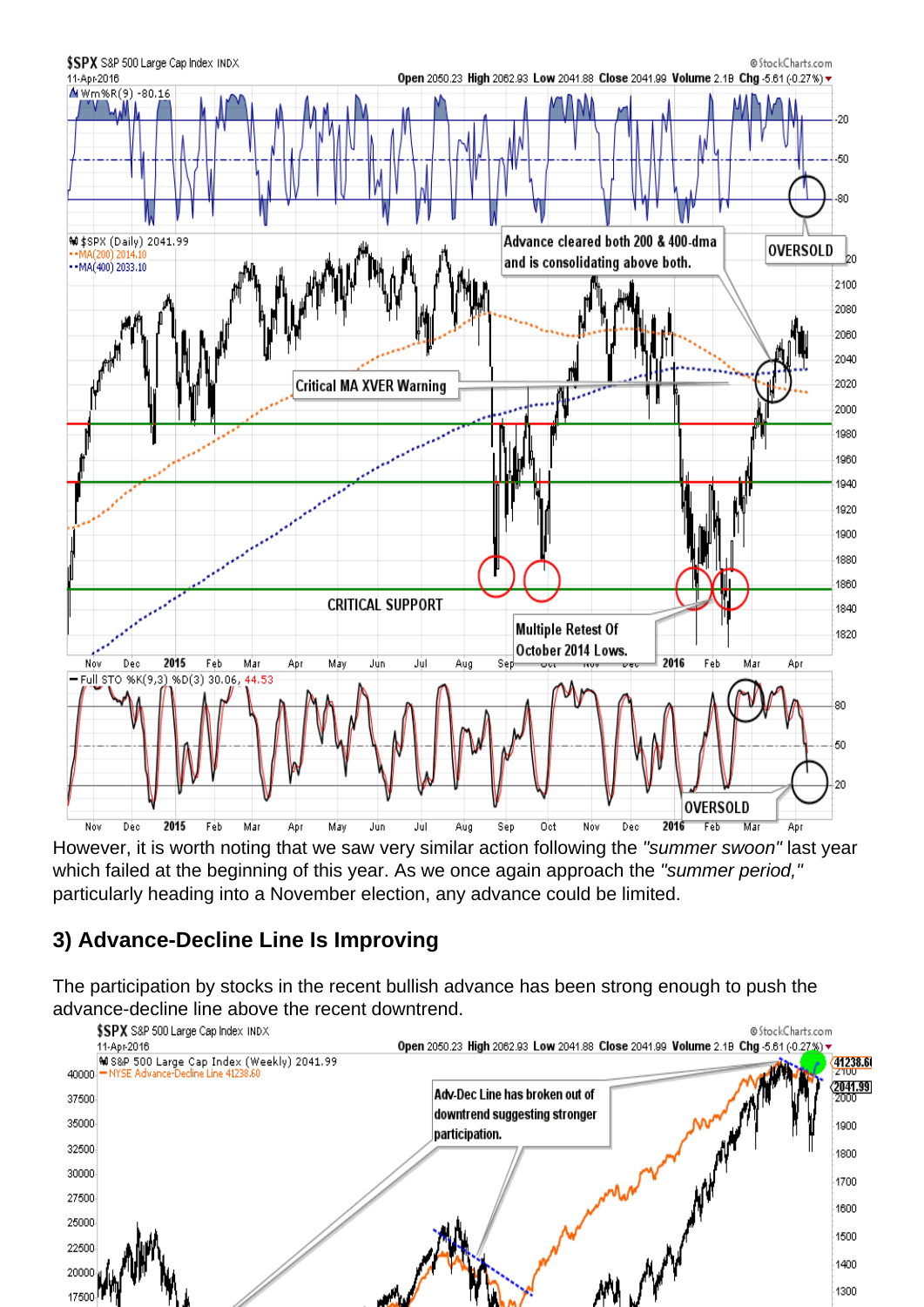Such a rise in participation suggests the momentum behind stocks is supportive enough to push stocks to higher levels and should not be dismissed lightly. As I have [repeatedly stated:](https://realinvestmentadvice.com/markets-hanging-on-every-word-04-08-16/)

?Currently, as shown above, the short-term dynamics of the market have improved sufficiently enough to trigger an early ?buy? signal. This suggests a moderate increase in equity exposure is warranted given a proper opportunity. However, to ensure that the current advance is not a ?head-fake,? as repeated seen previously, the market will need to reduce the current overbought condition without violating near-term support levels OR reversing the current buy signal.?

We are close to those conditions being satisfied. WARNING: Let me be VERY CLEAR - this is VERY SHORT-TERM analysis. From a TRADING perspective, there is a tradable opportunity being developed. This DOES NOT mean the markets are about to begin the next great secular bull market. Caution is highly advised if you are the type of person who doesn't pay close attention to your portfolio or have an inherent disposition to "hoping things will get back to even" if things go wrong rather than selling.

## THE BEAR CASE

The bear case is more grounded in longer-term price dynamics - weekly and monthly versus daily which suggests the current rally remains a reflexive rally within the confines of a more bearish backdrop.

1) Short-Term: Market Rally On Declining Volume, Fails At Resistance

The recent market rally, while strong, occurred amidst declining volume suggesting more of a short-covering rally rather than a conviction to a "bull market" meme. Furthermore, the rally has currently failed at the downtrend that began from the previous market highs in 2015. In order for the market to reverse the "bearish" context a breakout above that downtrend resistance will need to occur.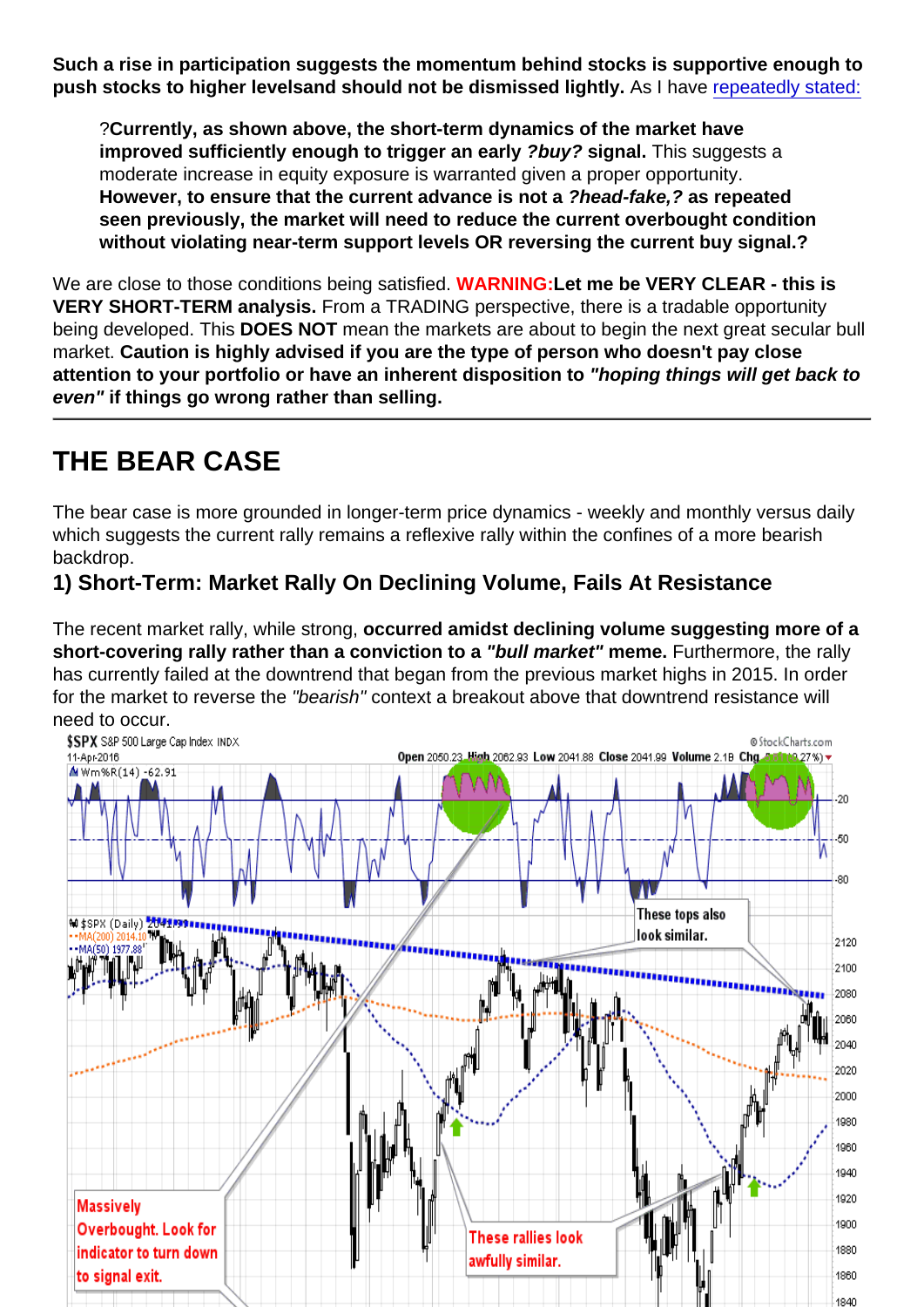### 2) Longer-Term Dynamics Still Bearish

If we step back and look at the market from a longer-term perspective, where true price trends are revealed, we see a very different picture emerge. As shown below, the current dynamics of the market are extremely similar to those of the previous two bull market peaks. Given the deterioration in revenues, bottom-line earnings, and weak economics, the backdrop between today and the end of previous bull markets is consistent.

#### 3) Bonds Ain't "Buyin' It"

If a "bull market" were truly taking place we should see a flight from "safety" back into "risk." As shown below, the declines in the stock-bond-ratio has been coincident with both short